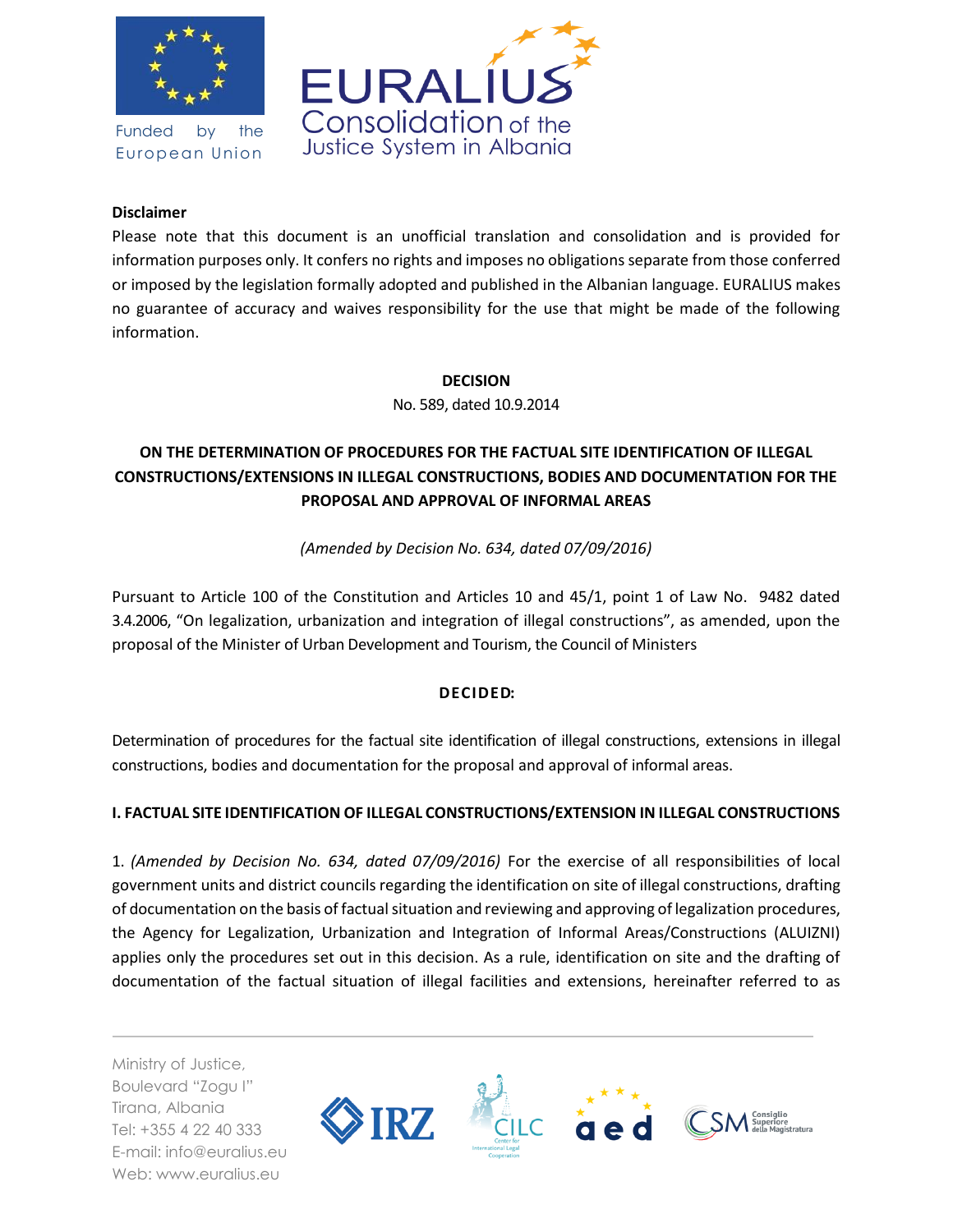

"informal constructions", is conducted by ALUIZNI Departments, according to the "cadastral block" structural unit.

The procedures for identifying and drafting the documentation of the factual situation of informal constructions include:

- a) updating the data of the construction status;
- b) completion of the observance minutes according to the model approved by order of the general director of ALUIZNI;
- c) creation of an updated map in electronic format and hard copy and drafting of technical documentation (genplan, alignment).

1/1. *(Added by Decision No. 634, dated 07/09/2016)* When, from the site record, ALUIZNI cannot determine the function of the informal construction, because it is unfinished in volume, then the construction's possessor shall declare the destination of its use through a notarial act. Otherwise, the function is presumed to be "social-economic".

1/2. *(Added by Decision No. 634, dated 07/09/2016)* ALUIZNI is not responsible, in any case, for changes in the construction status or the function of the informal construction, made after identification on site (completion of the observance minutes).

2. *(Amended by Decision No. 634, dated 07/09/2016)* For informal constructions, which are included for the first time in legalization procedures, according to point 1 of Article 2, Law No. 9482, dated 3.4.2006, "On legalization, urbanization and integration of illegal constructions", as amended, a declaration for inclusion in this process is completed by possessing subjects.

The form, method of administration and term for completing the declaration are determined by the instructions of the General Director of the Agency for Legalization, Urbanization and Integration of Informal Areas/Constructions (ALUIZNI).

3. Verification of informal constructions, within the time periods determined in Law No. 9482, dated 3.4.2006, "On legalization, urbanization and integration of illegal constructions", as amended, is made through at least one of the following forms:

- a) Use of the air photography product of the territory of the Republic of Albania for the period of time it covers.
- b) Satellite or aerial images of general use, under the terms and conditions set forth by the possessing subjects.
- c) Use of survey plans within the initial immovable property registration, administered by immovable property registration offices.
- ç) Substantiation by alternative means, through any other legally valid document proving the existence of informal construction at the given time (on a certain date and place).

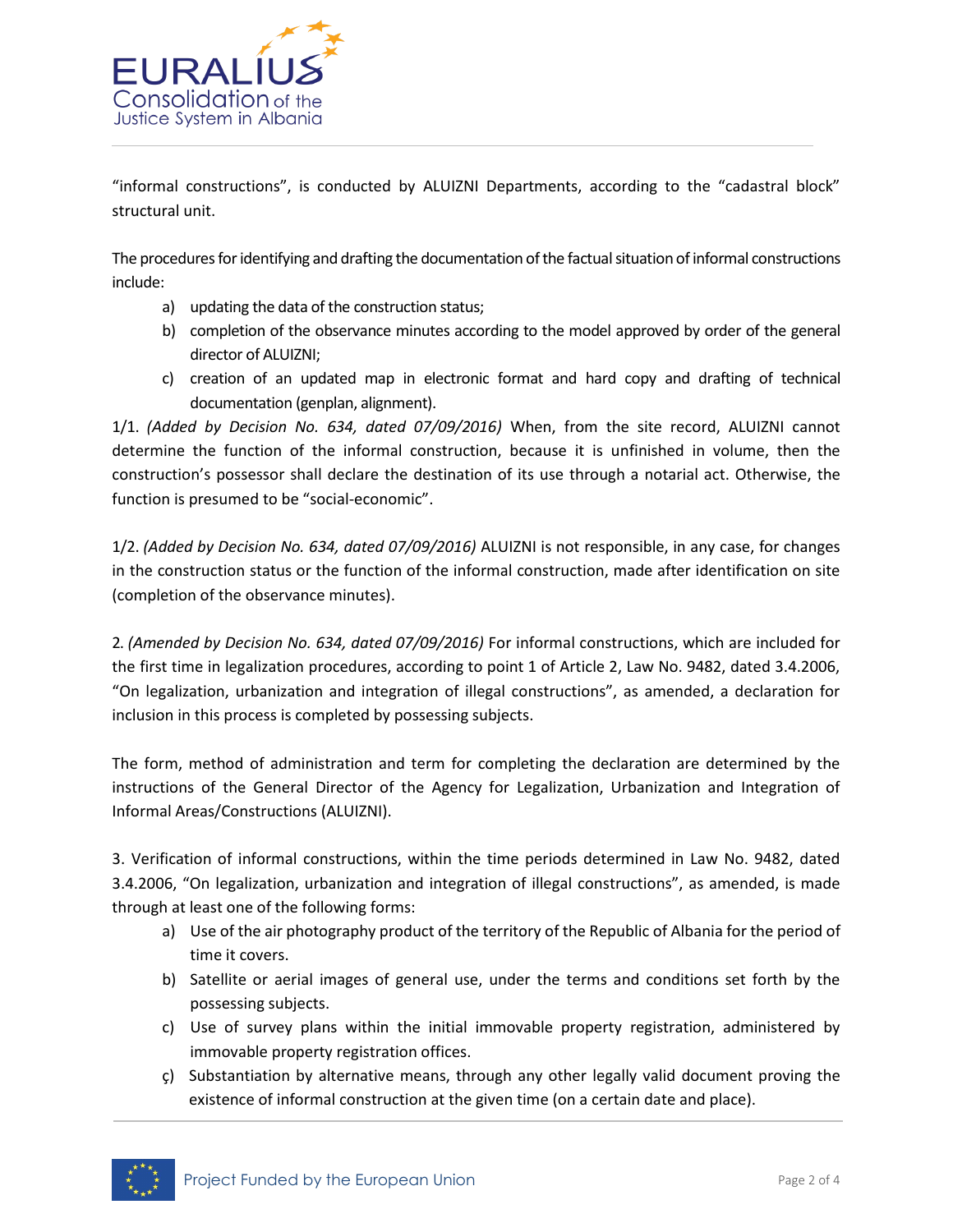

The documentation, which proves the period in which the informal construction has been made, is administered in the legalization documentary practice.

3/1. *(Added by Decision No. 634, dated 07/09/2016)* When the declaration of inclusion under point 2 of this decision is not completed, the possessor of the informal construction may submit a request to ALUIZNI. In such a case, the ALUIZNI directorates carry out in advance the verifications according to point 3 of this decision, and if it results that the construction is included in the scope of application of Law No. 9482, dated 3.4.2006, as amended, the possessor is given the opportunity to complete the declaration of inclusion.

4. In order to carry out the procedures set forth in point 1 of this decision, the Agency for Legalization, Urbanization and Integration of Informal Areas /Constructions (ALUIZNI) may authorize private entities, licensed in the respective fields, in accordance with the legislation in force for public procurement.

## **II. APPROVAL OF INFORMAL AREAS AND APPLICABLE DOCUMENTATION**

5. The directorates under the Agency for Legalization, Urbanization and Integration of Informal Areas/Constructions (ALUIZNI) should conduct site identification procedures, prepare the documentation of the factual situation of informal constructions, and draft technical and legal documentation for the informal area.

6. *(Amended by Decision No. 634, dated 07/09/2016)* An informal area will be considered a territory over 2 hectares, occupied by informal constructions, whose process of legalization is not subject to the conditions of territorial planning documents.

The directorates under the Agency of Legalization, Urbanization and Integration of Informal Areas/Constructions (ALUIZNI), for the proposal of the informal area, are orientated by:

- a) factual identification of informal constructions in the respective territory;
- b) the restrictive administrative line of local government units;
- c) morphology and conditions of relief;
- ç) the status of ownership and legal status of the territory.
- 7. The proposal for the informal area consists of the following documentation:
	- a) Map of the informal area updated at the scale of 1:1000 to 1:2500, where it is reflected:
		- i) the proposed new restrictive line;
		- ii) the revised restrictive line of the informal area in relation to the previous one;
		- iii) the restrictive administrative line of the local government unit/s;
		- iv) the boundary of cadastral area;